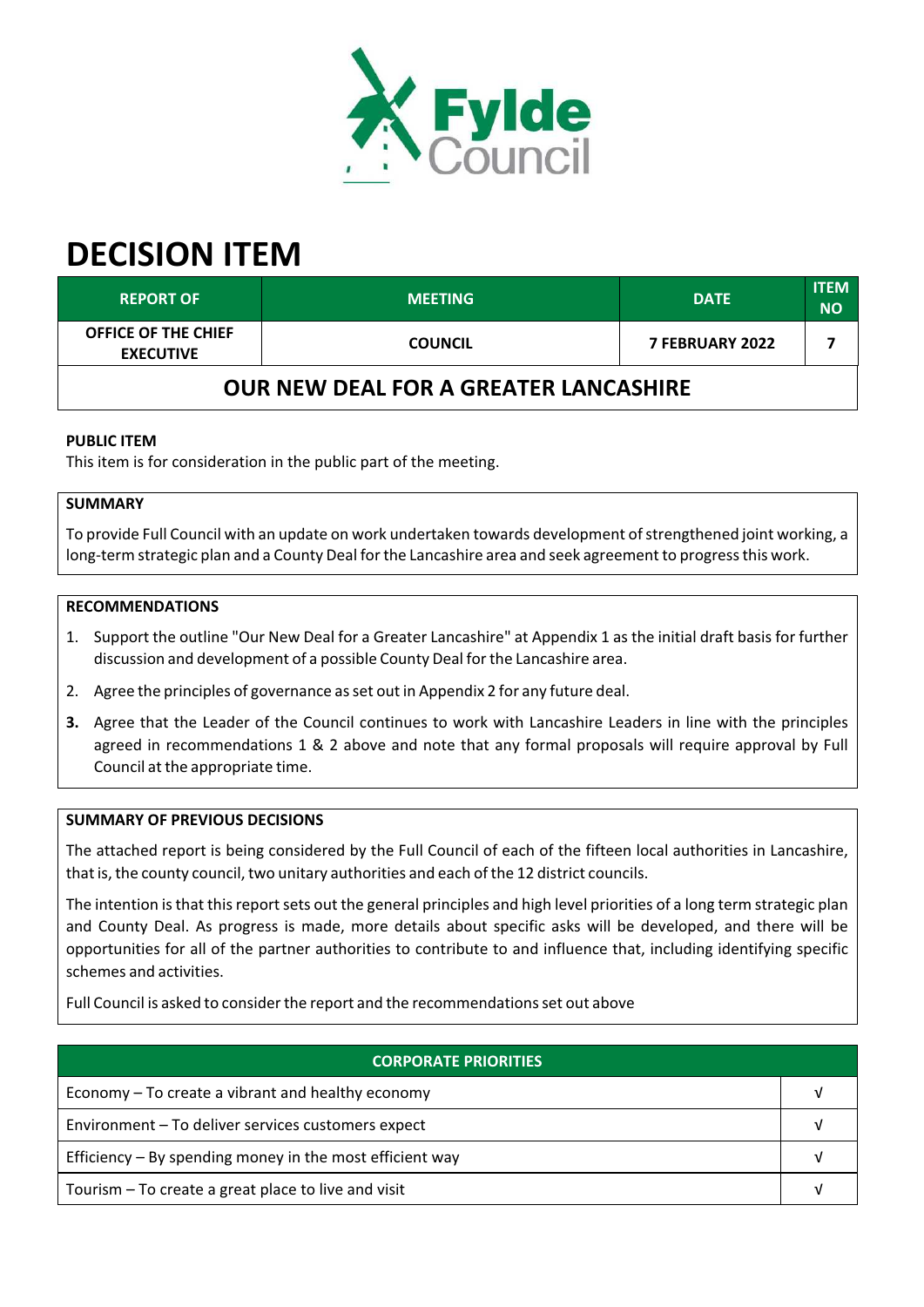#### **REPORT**

#### **Introduction**

Lancashire has a rich heritage, it is a diverse county which has opportunities for all and is home to globally leading firms and nationally significant assets. Its thriving £34bn economy was growing rapidly prior to the pandemic with the 4th largest aerospace cluster in the world helping achieve significant productivity gains. With a population of 1.5m people, Lancashire's 54,000 businesses generate 749,000 jobs across a range of important and emerging sectors from manufacturing and hospitality to cyber, digital and low carbon. A place of amazing beauty, its natural assets support the economy and workforce as well as providing a thriving tourism destination for visitors and an opportunity to support netzero and cleaner energy ambitions.

Local government arrangements in Lancashire are complex with a county council, two unitary authorities and 12 district councils. However, over the last two years, the context of a global emergency response has created a platform to empower Leaders of all the 15 local authorities in Lancashire to strengthen relationships and partnerships with wider stakeholders. Whilst the pandemic has generated significant, bespoke impacts in Lancashire that have exacerbated longer-term underlying structural issues and inequalities, Leaders are using this foundation as a basis for recovery and to drive forward economic growth.

With a robust evidence base and utilising the strong local knowledge of elected representatives, Leaders are developing a vision and ambition for the future of Lancashire looking ahead to 2050 to recover, grow and decarbonise the economy, improving the place and the life opportunities of its people. Their plans to achieve this will not only realise opportunities for Lancashire and UK plc but in doing so, help address many of the structural deficits and level up across the county.

With the government's much-anticipated levelling up White Paper on the horizon, the time is right for Lancashire to move forward together with a collective voice to make the case for more powers and investment for all of Lancashire.

Leaders have identified that the work is now at a stage where it isimportant to secure the engagement and support of all members. Thisreport istherefore being presented to all fifteen local authorities.

This report covers:

- 1. **Lancashire 2050,** which sets out the headline themes which could be included in a long term strategic plan and ambition for Greater Lancashire.
- 2. **Our New Deal for a Greater Lancashire**, which sets out an initialscope and is a first phase of work that could begin to frame a set of devolution asks as part of a County Deal.
- 3. **Governance,** which sets out information about the governance options to oversee the long‐term plan and deliver the deal, and the principles agreed by Leaders for any governance arrangements.

It is important to note that the government's anticipated Levelling Up White Paper will influence to a large extent the shape and substance of a County Deal that Lancashire authorities will be able to pursue. The information, advice and proposals in this paper may therefore, need to change to reflect the white paper. This report and recommendationsseek to position Lancashire so it is better placed to commence early County Deal discussions with Government.

#### **Developing a Lancashire Plan**

Significant work has taken place across Lancashire to gather evidence that will shape an overarching vision, strategy and plan for the whole of 'Greater Lancashire'. This work has helped inform the scale of ambition and the development ofrobust key priorities within the scope of what Our New Deal for a Greater Lancashire could look like, together with the governance principles described in thisreport.

Once fully developed and adopted, in tandem with a devolution deal, Lancashire's overarching strategic plan will be forward looking and take a long term view, setting the vision and ambition over a 20‐30 year period. Approaching this strategic framework in this way will ensure that the scope of Lancashire's devolution proposals addresses both the immediate priorities and longer term ambitions.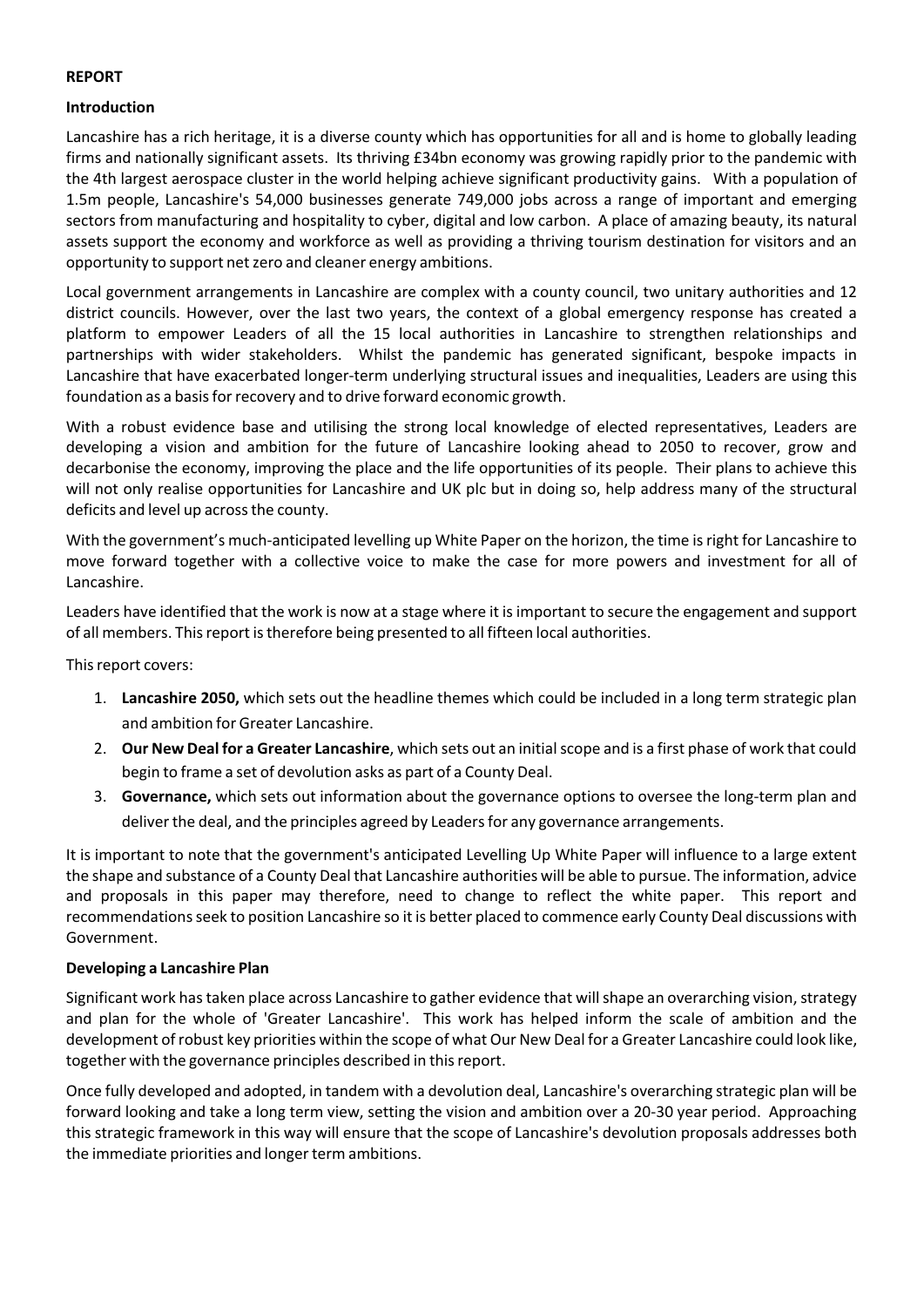Hence, an overarching strategic plan that looks to Lancashire in 2050, would need to describe a broader ambition beyond the immediate priorities framed by the four themes set out within the scope for Our New Deal for a Greater Lancashire [at Appendix 1]. Developing the strategy and priorities this way also ensures that policy areas overlap to tackle cross cutting opportunities such as skills, health and the environment, avoiding any unintentional policy silos. For example, tackling priorities that are currently included in the devolution scope around early years, housing quality, employment and skills, will also address some of the wider determinants of poor health as part of a longer term ambition for Lancashire, even though health priorities are yet to be agreed and fully set out working with our partnersin the NHS through the Lancashire and South Cumbria integrated health and care system.

As a result, in addition to the four themesidentified within Our New Deal for a Greater Lancashire, additional policy areas within the Lancashire 2050 strategic plan could include themes such as health (including inequalities, improvement and wellbeing) and community building (including crime and public safety), see Diagram 1 below. Work to shape and consult on Lancashire 2050 will continue in tandem with work on Our New Deal for a Greater Lancashire over the coming months and report through to Leaders and Councils and ultimately through any new governance arrangements adopted.



### **Our New Deal for a Greater Lancashire (Appendix 1)**

With a long term strategic plan in place, our ask of government through a county deal, would be for the devolved powers, flexibilities and funding to accelerate the delivery of the immediate priorities set out in the plan, see Diagram 2 below. Based on the experience of other areas which have secured devolution deals, our ask could be in the order ofsay £5bn investment into the wider Lancashire area to addresslocal needs and priorities as determined by and in Lancashire overthe next 5‐10 years. This would be acrossfour core themes of:

- Economic growth and investment
- Transport, connectivity and infrastructure
- Early years, education, adultskills and employment
- Environment, climate change and housing quality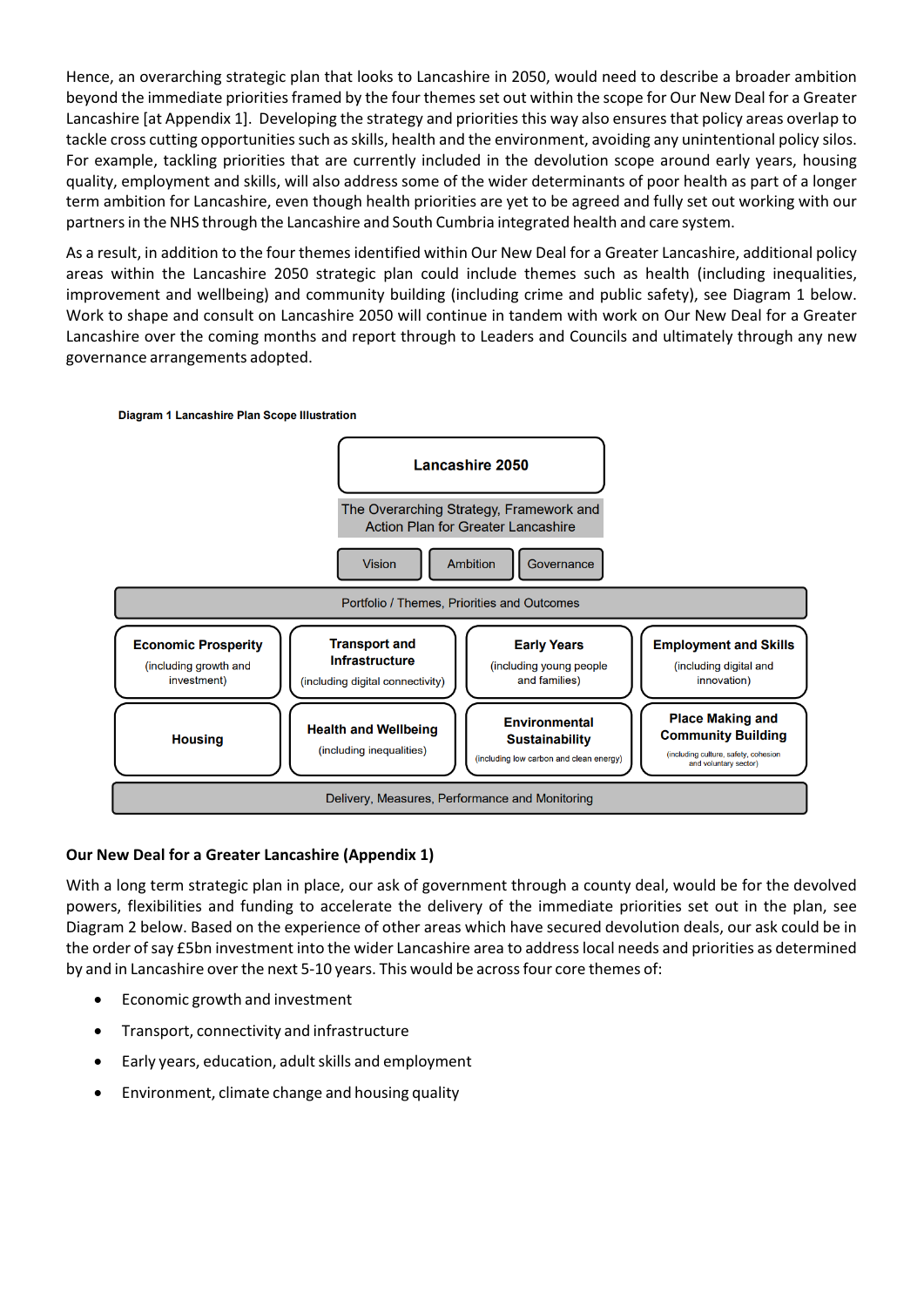

#### **Next Steps**

In order for Lancashire to move forward with a strong collective voice, the engagement and support of all councils will be extremely important. This will give Leaders a mandate to collectively move forward on the issues set out in thisreport, and to engage with government to develop and deliver a great deal for Lancashire, for presentation back to each Full Council in Lancashire to consider and decide.

| <b>IMPLICATIONS</b> |                                                                                                                                                                                                                                                                                                                                                                                                                                                  |  |  |
|---------------------|--------------------------------------------------------------------------------------------------------------------------------------------------------------------------------------------------------------------------------------------------------------------------------------------------------------------------------------------------------------------------------------------------------------------------------------------------|--|--|
| Finance             | financial implications arising directly from this report.<br>No.<br>Consideration may need to be given in due course by councils to<br>potentially support and resource options to manage and deliver any<br>agreed plan and Deal, including consideration of a fair way for each<br>partner authority to contribute. It is also the intention to seek<br>capacity funding from Government as part of the negotiation process<br>for a new Deal. |  |  |
| Legal               | No implications arising directly from this report.                                                                                                                                                                                                                                                                                                                                                                                               |  |  |